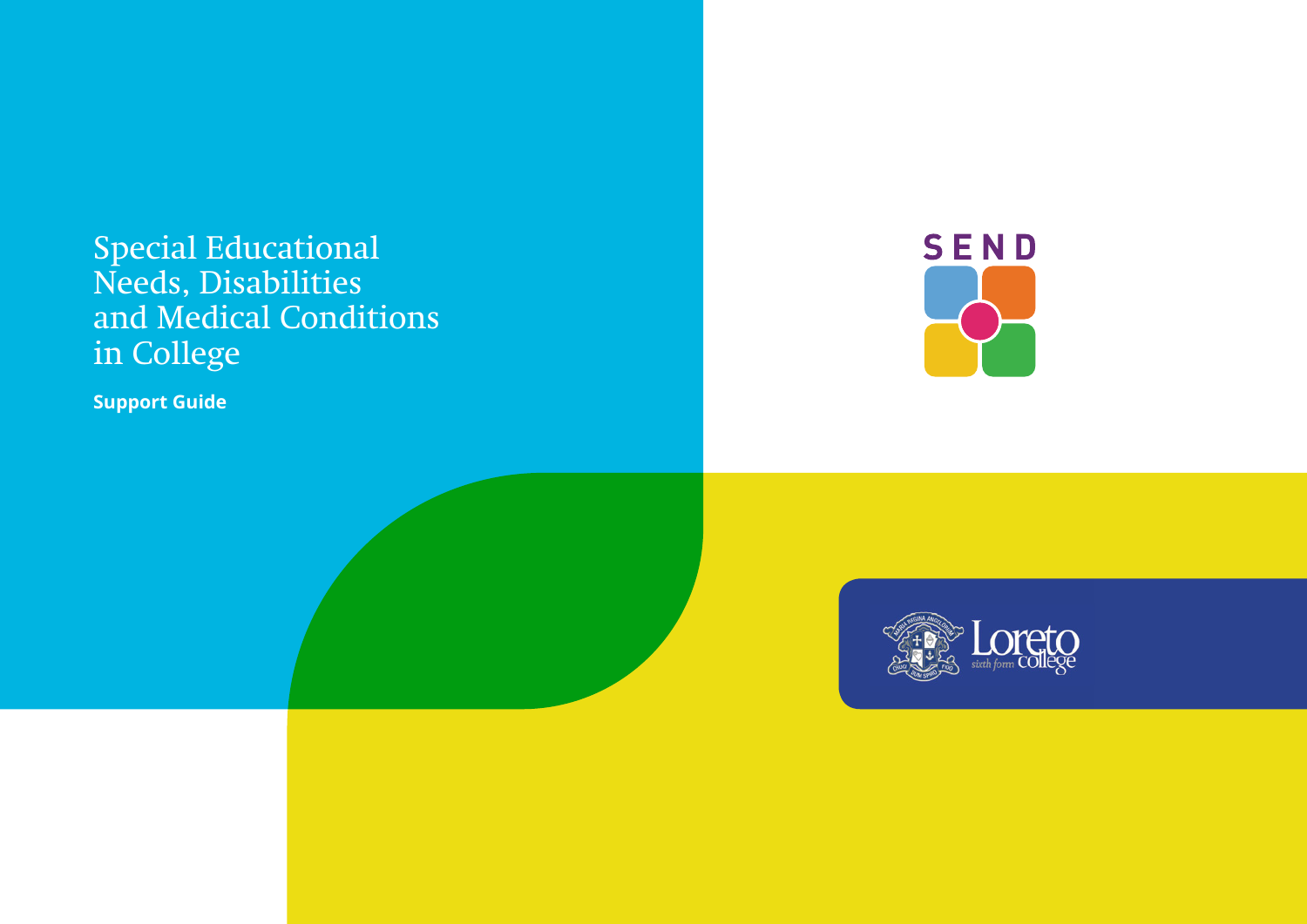The **SEND** Code of Practice 2014 (paragraph 7.4) also states that colleges should offer an inclusive approach to learning and teaching, with high quality teaching which is differentiated for individuals and embedded in departments.

This means that all teachers are expected to demonstrate they are competent in delivering high quality teaching to meet the needs of students with Special Educational Needs.

Loreto College promotes educational opportunities, equality and knowledge to young people of different faiths whose beliefs are consonant with our key values of Freedom, Justice, Sincerity, Truth and Joy as a means whereby individual young people may shape a better future. It does this by providing accessible, high quality educational opportunities for young people regardless of their entry qualifications / disabilities or learning differences.

Loreto is committed to supporting all **SEND** learners achieve the best outcomes in mainstream programmes of learning and endeavour to meet the needs of all students through individualised support in discussion with students and parents.

The **SEND** Code of Practice (2014) defines a disability as "…a physical or mental impairment which has a long-term and substantial adverse effect on their ability to carry out normal day-to-day activities". Special educational provision is educational or training provision that is additional to or different from that made generally for others of the same age. This means provision that goes beyond the differentiated approaches and learning arrangements normally provided as part of high quality, personalised teaching.

**Special Educational Needs and Disability Code of Practice: 0-25 years (2014), The Children and Families Act (2014) The Equality Act (2010).**

# The **SEND** Code of Practice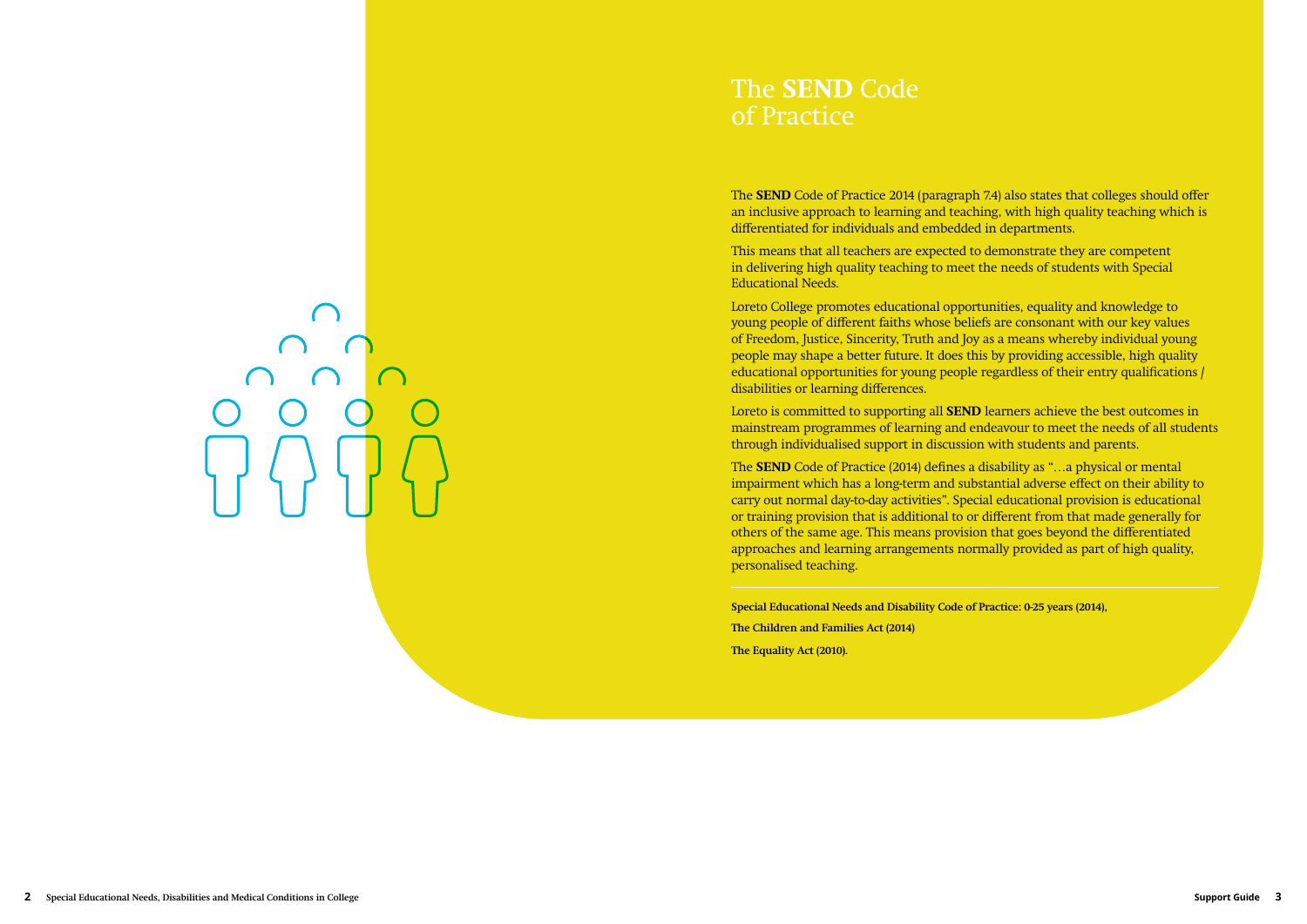# Dyslexia

#### **Implications for learning**

Approach to learning Students with dyslexia are often holistic, 'whole picture' thinkers who take a qualitative rather than quantitative approach to learning. They need to know how their new learning will fit in with what they already know. They may like to attach information to images.

#### **Learning styles**

Students with dyslexia may spell the same word differently each time they use it, often taking a phonetic approach. Word retrieval can be a problem and similar words may be confused.

#### **Understanding instructions**

Complex instructions can be confusing and words may not be retained accurately. Students with dyslexia may have difficulty with integrating new information into existing information.

#### **Reading**

Reading can be slowed down because of the need to read material more than once. Students may lose their place when reading, miss a line out, miss out words altogether or misread words. Sequencing can also be difficult. This affects the ability to remember mathematical tables, alphabetical order, months of the year, days of the week, and left and right.

#### **Writing and other motor skills**

Students may have poor-quality or difficult to read handwriting, co-ordination problems and inconsistent handedness. Copying information from book or board is especially difficult, particularly if the words are in cursive (joined up) handwriting or small print. They also have difficulty with returning to the correct place.

#### **Concentration**

Dyslexia can lead to short concentration spans. Students may tire easily in a lesson that involves a lot of reading or writing. Organisational skills may be poor.

### **Implications for teaching**

Use differentiated resources and a variety of learning styles. Build in the chance for discussion, a hands-on approach and group work as well as teacher-led and independent learning. Use a variety of visual, auditory and kinaesthetic resources and activities; for example, making tapes, discussion, practicals, making notes or highlighting in a visual and colourful form, studying photographs/images/ video, and drama.

#### **Equipment**

Students benefit from having the following essential 'kit': a highlighter to highlight key points; post it notes to mark pages; a small hole-puncher for handouts. Students should also be encouraged to date everything for easier retrieval.

#### **Instructions**

Instructions should be sequenced clearly. Do not give too many instructions at once. Avoid instructions while students are reading or copying. Break large tasks into smaller chunks and take in work in stages to help keep students on task. Give deadline reminders. Put new vocabulary on a wall chart. Direct students to key points and encourage them to highlight.

#### **Marking**

Use clear writing when marking. Avoid correcting spelling: target a few key words to be learned. Give these on a post-it note that can be attached to any relevant file or book for easy viewing.

Written resources should use a sans serif font such as Arial or Comic Sans with a minimum font size 12. They should contain a summary at the start and end. Introduce new vocabulary right at the beginning. Provide information visually or in diagrammatical form where possible. Number any paragraphs. If you are using PowerPoint make it clear which point you are talking to. When writing on white boards use lowercase print (not UPPER CASE). Use different colour pens on the board to make it easier for students to locate things. Provide writing frameworks as examples of the type and style of writing required for your subject. Ask students if they would prefer material on pastel-coloured rather than white paper.

Summarise the previous lesson at the beginning of the next. Remind students of key points at the end of each lesson. Check that learning is taking place.

#### **Examinations**

Students with dyslexia may be granted special examination provisions. These will be agreed by the examination boards depending on the circumstances. The special provisions may include extra time in exams, a reader, scribe, use of a word processor, or specially adapted papers.

# Dyslexia

#### **What is it?**

Dyslexia means 'difficulty with words'. It affects the ability to read, spell and write. It can also affect the processing of information, motor skills, sequencing, short-term memory, left/right orientation and awareness of time. The Disability Discrimination Act acknowledges dyslexia as an example of a specific learning difficulty.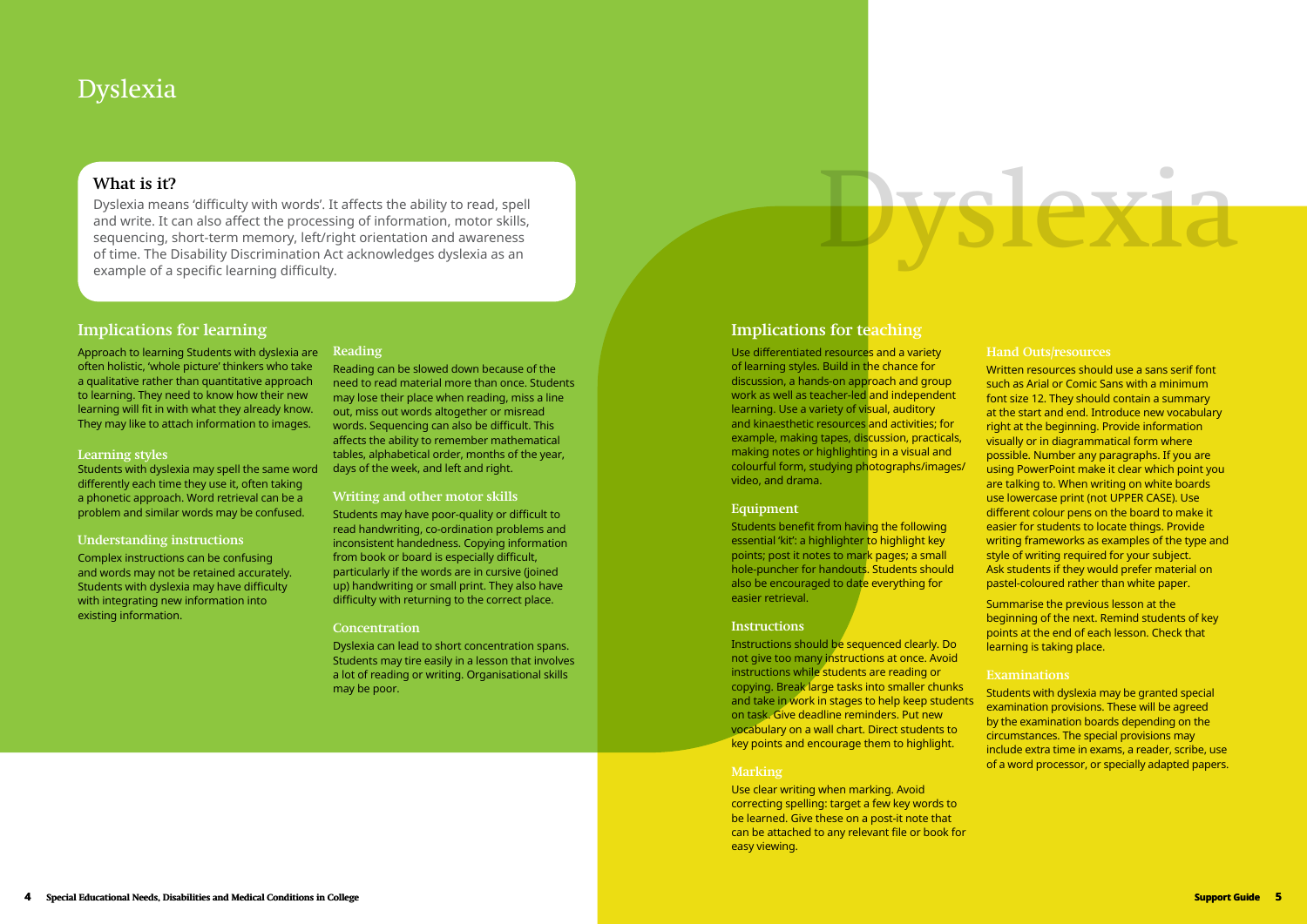# Dyspraxia and Dysgraphia

#### **The broader implications for learning**

- Gross motor skills.
- **Example 15 Students often have difficulty with balance** and other gross motor skills such as throwing and catching. Students may drop objects when asked to hold them.
- **Eine motor skills.**
- **These may be seriously impaired, affecting** drawing, writing and related tasks.
- **Students with dyspraxia will have difficulty** using scissors, or pressing the keys on a small calculator.

#### **Handwriting**

Holding small pieces of equipment steadily without dropping them can be difficult.

Handwriting quality deteriorates rapidly during long handwritten tasks. Pen grip may be fierce and as a result the wrist soon aches. A student may not judge that a word will fit into the end of a line and will cram it in. He or she may not keep writing on the line, and letters may be poorly and unevenly formed. Students may have problems labelling small diagrams, writing in framed boxes, or writing numbers clearly. Shading in areas of a diagram can be difficult.

Use differentiated resources. Students may need any diagrams that require labelling to be enlarged. Extra time may be needed for drawing. Handwritten notes will probably be difficult to read, so students should be encouraged to use a word processor where possible. Access may be required to a fellow student's notes to supplement their own. They will benefit from additional handouts to supplement writing tasks. A list of key vocabulary will be helpful to support spelling. Ideally, students should have their own copy of texts, they should not be asked to share in class.

Implications of dyspraxia are that it affects selforganisation, time management and attention span. Dyspraxia can affect verbal skills as students search for the right word or sequence of words.

Problems with motor memory may cause the substitution of letters that have similar motor movements.

Poor fine motor skills can affect the turning of pages in a book. Learners may crumple page edges or turn over two or three pages at a time.

Poor organisational skills are common. Students may struggle to remember their timetable. There may be a tendency to borrow books and materials from the library and peers and mislay or forget to return them.

# Dyspraxia and Dysgraphia

### **Implications for teaching**

#### **Reading**

To make it easier for students to find their way around texts, the use of post-it notes for marking each chapter or section should be encouraged, so that pages can be found more easily.

#### **Health and safety**

Potential problems with using equipment or holding and pouring make it essential that health and safety requirements are met. On field trips students may get lost, and are more at risk of accidents if hurried. Ensure that suitable supervision is provided or that students remain within your view.

#### **Instructions**

Avoid putting students in situations, which may lead to difficulties (such as being asked to hand out a quantity of books). Set clear targets for activities. The student will benefit from being given a starting sentence in order to ensure the first step in producing work is a positive one.

#### **Language**

Students may be able to say something when not under pressure but be unable to repeat it when asked by a teacher. Use active questions. Questioning can help students find the right sequence of words.

#### **Personal organization**

To help students remember their timetable, a copy could be placed on the wall or behind a door so that both the teacher and the student can refer to it. Students may need frequent reminders about returning borrowed books or resources.

#### **Examinations**

Students with dyspraxia may be granted special examination provisions. These will be agreed by the examination boards depending on the circumstances. The special provisions may include extra time in exams, scribe, use of word processor, or specially adapted papers.

#### **What is it?**

Dyspraxia is an impairment or immaturity of the organisation of movement and motor coordination. Dysgraphia is the term applied to those whose difficulties are confined to the fine motor skills required for handwriting. Those with dyspraxia are often described as clumsy. They may have little sense of direction. Dyspraxia can affect balance control. Poor visual-spatial skills can affect fine motor tasks, such as the way that letters are formed and writing is presented.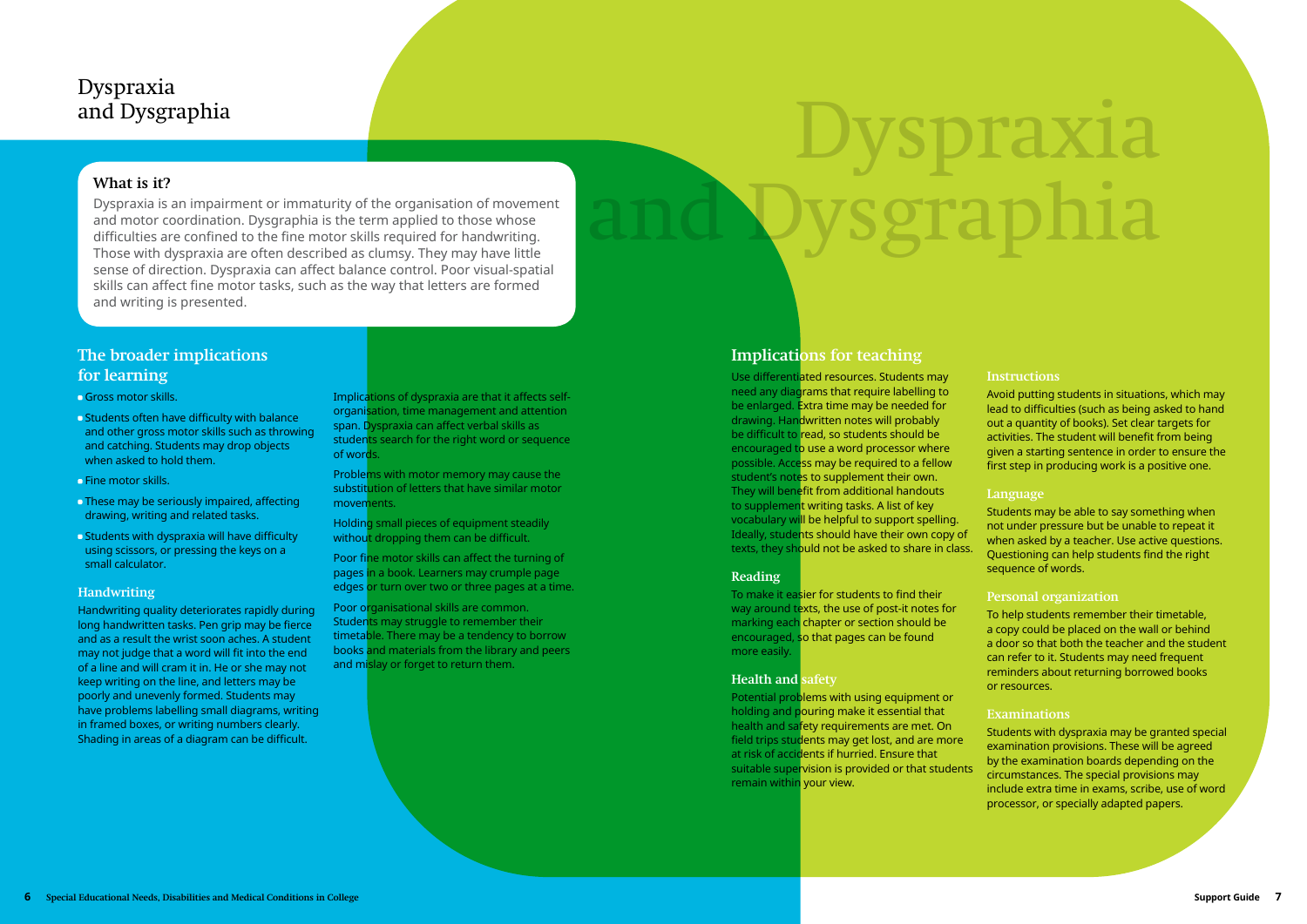Autism

#### **What are the characteristics of Autism?**

People with autism generally experience three main areas of difficulty. These are known as the triad of impairments.

Social interaction, Social communication and Imagination. In addition to this triad, repetitive behaviour patterns and resistance to change in routine are often characteristic. Some of the typical problems experienced are:

- **Difficulty with abstract concepts, self-evaluation and reflection.**
- **Impairments in social imagination.**
- **Difficulty with processing auditory information.**
- **Language is often taken literally.**

These tendencies may result in behaviour that seems rude. Students with Autism may not understand the social and cultural rules that are taken for granted by others.

- Students may exhibit articulate and verbose language skills. However, they find it difficult to make small talk, and may talk at people rather than to them. They can be unaware of the need to take turns when talking.
- Difficulty with interpreting body language, facial expressions, gestures and vocal volume and tend to avoid eye contact.
- **Failure to appreciate others' thoughts and feelings.**
- An unusual or non-existent sense of humour.
- **Obsessive tidiness.**
- Idiosyncratic interests.
- **Low self esteem.**
- Other difficulties such as dyslexia or epilepsy may be present.

#### **Implications for learning**

Students with Autism have a weakness in processing information through hearing (auditory processing) and need to write down instructions (visual processing). They tend to rote learn and this means that each piece of information remains disconnected. Individual assignments are preferred to pair or group work. Sometimes there may be a tendency to take control of group situations according to their own understanding of social rules.

**Give clear, concise instructions using active** verbs and precise language (for example, read page eleven (active) rather than we will be reading page eleven (passive).

**Don't ignore students because inappropriate** behaviour may be purposeful or manipulative.

**Be aware of the student's strengths.** 

**Provide structure and organisation in a** well-ordered environment.

**People with Autism are sensitive to sensory** stimulation.

Students tend to be more able in areas of right and wrong answers are clear cut and effects predictable. They may have extraordinarily good memory, often excel with facts and figures, pay precise attention to detail and are independent.

#### **Classroom behaviours**

Students may keep repeating the same question until they have understood the answer. They often rely on strict routines and do not adapt to change easily. They may become anxious when the situation is not predictable or clear.

Students may have trouble interpreting analogies or transferring knowledge from one context to another. They may have difficulty in retelling stories or events in a cohesive and sequential manner, and significant events may be recalled alongside the insignificant. Students may develop areas of intense interest that are not directly related to their study.

#### **Implications for teaching**

Consistency of approach is essential.

Unusual behaviour should not detract from recognition of the student's abilities. Instructions and responses. Do not assume a shared understanding of meanings.

Setting a written question which instructs students to 'discuss' a subject could result in conversation rather than writing.

Use reminders to prevent students getting fixed on one task and not moving on.

#### **Classroom management**

Establish ground rules with the student. Agree a place for them to sit and a place for them to go if they need their own space.

Give prior warning of any changes.

#### **Feedback/review**

Check the student's understanding regularly to ensure that learning has taken place. Mark work clearly, concisely and make sure the criteria are understood. Avoid closed questions or phrases, which could be misconstrued.

#### **Examinations/assessment**

Students may be granted special examination provisions. These will be agreed by the examinations boards depending on the circumstances.

### Autism

#### **What is it?**

Autism is a lifelong developmental disability that affects the way a person communicates and relates to people around them. Children and adults with autism have difficulty relating to others in a meaningful way. Their ability to develop friendships is generally limited as is their capacity to understand other people's emotional expression. People with autism can often have accompanying learning disabilities but everyone with the condition shares a difficulty in making sense of the world.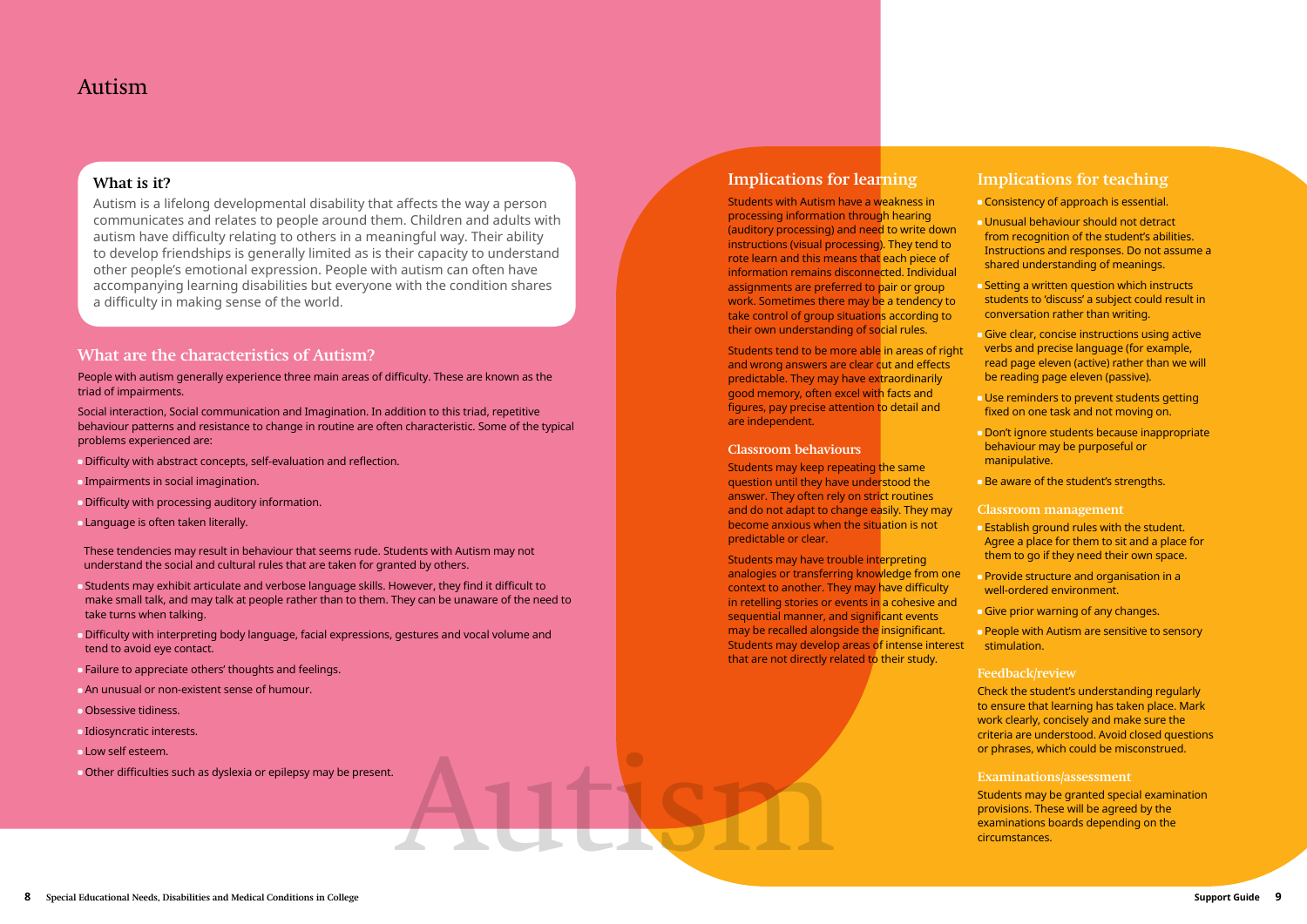### **Implications for teaching**

#### **Behaviour/attention**

In order to compensate for gaps in listening, summarise the lesson at the start and end. Remind students of homework by writing it on a post-it note to stick in their diary. Have spare pens/equipment available as these may be forgotten.

Ask the student to sit near the front of the class. Explain to them how this can aid concentration. Maintain eye contact when giving instructions. Repeat important instructions. Use target setting or negotiated agreements to modify disruptive behaviours. Praise and thanks are important whenever the target set is achieved, allowing a student to doodle or highlight whilst listening.

#### **Personal organization**

#### **Instructions**

Break large tasks into smaller time-budgeted chunks, for example taking in a longer essay at each stage of development will allow smaller pieces of work to be produced. Encourage students to make colourful and visually interesting notes as this can aid memory and concentration. Make the student aware of the lesson plan.

#### **Use of language**

The way we talk is important in assisting concentration. Give written and verbal information in plain English. Use clear, concise language for instructions. Follow the guidelines on readability (to ensure that text is accessible. The student will not have the patience to 'dig out' information embedded within unnecessarily long sentences.

Engage the student in the learning situation by using active rather than passive verbs. Teaching and learning styles

Incorporate a variety of teaching and learning styles into the lesson, allowing the opportunity for movement, discussion, group work and 'hands-on' learning.

#### **Examinations**

Students with ADHD/ADD may be granted special examination provisions. These will be agreed by the examination boards depending on circumstances. The special provisions may include extra time in exams, a reader, amanuensis (scribe), or use of a word processor.

## Attention deficit hyperactive (or hyperactivity) disorder (ADHD)

#### **What is it?**

Attention deficit hyperactive (or hyperactivity) disorder (ADHD) is a term applied to people whose behaviour is persistently impulsive, inattentive and often overactive in comparison to others of the same mental age.

Attention deficit disorder (ADD) is the condition without the hyperactive element. ADHD/ADD is a developmental disability with neurobiological causes. The term is associated with specific behaviours, for example a difficulty in sustaining attention, listening, following instructions and organising. Those with ADHD/ADD are forgetful and easily distracted; they may blurt out answers, make inappropriate comments and interrupt. The hyperactive element of the disorder can result in fidgeting, leaving their seat, talking incessantly and generally wanting to be 'on the go'. These behaviours present themselves in a wide range of ways according to age, environment, intelligence and personality. ADHD/ADD often occurs alongside other disorders such as anxiety and depression and can influence a variety of learning difficulties.

#### **Implications for learning**

Attention span Students with ADHD/ADD usually experience severe difficulty in focusing and maintaining attention. They will fidget and possibly leave their seat at the slightest chance, or swing on chairs and fiddle with books, shoes laces or pens. Some will be able to sit still but be unable to get focused.

As a result such students tend to miss important points, lose things, and fail to pay close attention to details. They may distract others by talking at times when they should be listening to instructions. Working Students with ADHD/ADD have difficulty in organising thoughts sequentially. They tend to experience problems in starting tasks, completing assignments on time and planning. They often have poor handwriting and spelling. Such students often have a 'best time' for working.

# Attentio<del>n deficit hyper</del> (or hyperactivity) disorder (AI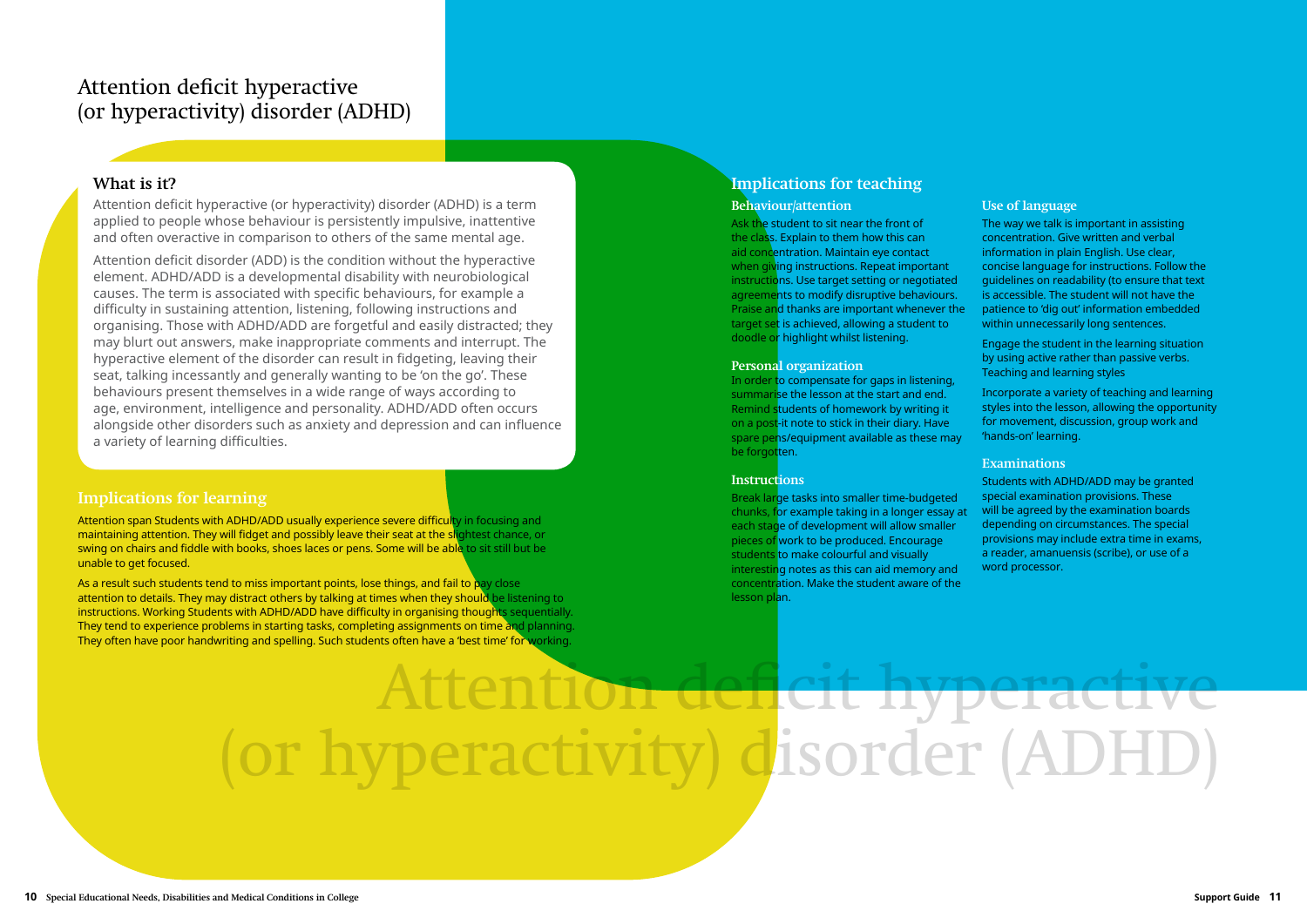What is it?<br>Epilepsy is the most common serious neurological condition. It is the<br>tendency to have repeated seizures and blackouts. A sudden, temporary<br>interruption or disturbance in some or all of the nerve cells on the b Epilepsy is the most common serious neurological condition. It is the tendency to have repeated seizures and blackouts. A sudden, temporary interruption or disturbance in some or all of the nerve cells on the brain (neurones) results in a seizure. A seizure can also be caused by a temporary lack of oxygen or glucose although this is rarer.

A single seizure does not mean that someone has epilepsy. We all have the capacity to experience a seizure under certain conditions as part of our genetic makeup, and we all have a level of resistance to seizures. Family tendency to seizures plays an important part. However, a severe injury due to, for example, a traumatic birth or a road accident may cause epilepsy to develop.

Seizures are sometimes attributed to stress but this is not the underlying cause of epilepsy. Epilepsy is not determined by race or social class. About one in 200 children and adults have epilepsy in the UK. Those with epilepsy may experience blackouts or periods of confused memory, episodes of staring, and unexplained periods of unresponsiveness, involuntary movements of arms and legs, or fainting spells with incontinence.

Excessive fatigue may follow a seizure. Students with epilepsy often have poor self-confidence and low self-esteem. Epilepsy is covered by the Disability Discrimination Act because it is a physical impairment which for many students has a substantial and long-term adverse effect on their ability to carry out normal day to day activities. If you have an epileptic student who is photosensitive then the following may trigger a seizure: - Flashing or flickering lights - Video games and computer graphics - Certain geometric shapes or patterns - Strong changes in light e.g. from darkness to bright light If this is the case then it may be necessary to minimise the exposure to the above.

- 1. Stay with them, talking quietly to reassure them, until you are certain that they are able to look after themselves.
- 2. Don't rush their recovery, it may take time.
- 3. Don't give them anything to drink, until you are sure that they are fully recovered.
- 4. Some people need to go home, or lie down for a while, check with the person.

#### **What to do if a major seizure occurs**

- 1. Make sure that the person that is having the seizure is out of harm's way. Move any chairs, electrical wires or cables etc. to make the area safe. Make sure there is nothing in their mouth which could slip down their throat. Be very sensitive and careful. Send for first aider.
- 2. Cushion the head with something soft, such as a pillow or jacket.
- 3. Loosen any tight clothing from around the neck. Care must be taken because this could frighten someone who is semi-conscious.
- 4. Once the convulsions have ceased, turn them onto their side, into the recovery position.
- 5. Somebody should stay with the person until consciousness is regained.
- 6. If the student recovers well and is confident that they are okay, resume activities.
- 7. If you are unsure that the person has hurt himself or herself, call a first aider who will decide whether medical attention is required.

#### **What not to do**

- 1. Never try to restrain the convulsive movements.
- 2. Never put anything between their teeth.
- 3. Don't give them anything to drink as this could cause them to choke, vomit or swallow the fluid into their lungs.
- 4. Do not send for an ambulance or doctor, unless the seizure continues or a series of seizures occur without them properly regaining consciousness in-between.

#### **At the end of the seizure**

#### **Implications for Learning**

Students with epilepsy may experience difficulty in sustaining attention. Short-term memory may be impaired. Concentration and attention levels may be poor. Students may be distracted by background noise in the classroom. They may also experience difficulties with problem solving, decision-making, and language skills. Hand/eye coordination may be poor and reaction times slow. Such students will need time to think about and answer a question.

Auditory memory may be poor due to mental breaks. The student may need visual materials to supplement gaps in learning.

#### **Implications for Teaching**

The teacher should repeat key points and summarise at the start and end of each lesson. Students may need support to help them keep up to date with work. Be vigilant around Health and safety.

#### **Examinations**

Students with epilepsy may be granted special examination provisions. These will be agreed by the examination boards according to circumstances. The special provisions may include extra time in exams, provision for rest breaks, use of prompt, and provision for sitting the exam in a small room.

# Epilepsy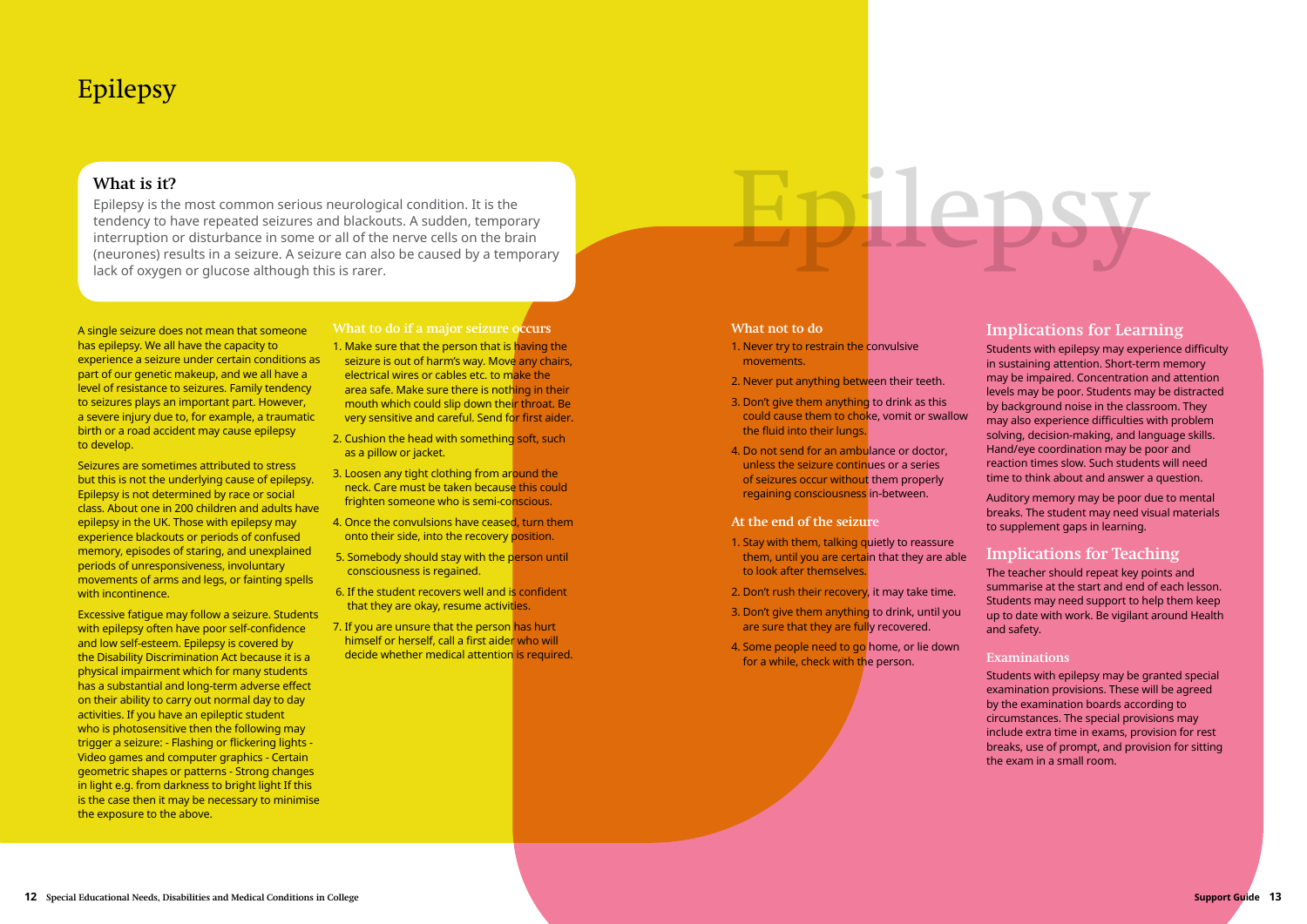# Hearing  $rnn \triangle$

#### **What is it?**

Hearing impairment is the partial absence of hearing, including profound deafness, partial deafness and distorted hearing. The impairment may have been present from birth or more recently acquired. Hearing loss or impairment occurs when there is a problem with one or more parts of the ear. A student with hearing loss or hearing impairment may be able to hear some sounds or none at all. People also use the words 'deaf', 'deafness', or 'hard of hearing' when they are talking about hearing loss/impairment. Some students with hearing impairment use British Sign Language. Some will depend on lip-reading. Others use standard hearing aids or radio hearing aids. These are improving but remain imperfect solutions. The self-esteem of those with hearing impairment may be low. They may have been subjected to ridicule and bullying in the past. This means that it is important to try to create a positive learning environment. The Disability Discrimination Act applies to hearing impairment, as it is a physical impairment, which has a substantial and long-term adverse effect on a student's ability to carry out normal day-to-day activities.

#### **Implications for learning**

#### **Learning styles**

Students with hearing impairment are likely to depend a great deal on visual learning. For example they will need to supplement verbal with written information. They may also need to make extra notes. Use of IT in lessons benefits many students.

#### **Listening**

The needs of students with hearing impairment vary widely. Some will need note takers in preparing notes for British Sign Language users. Some will depend on lip-reading; however, only 25% of words can be lip-read. Hearing aids may be used but they do not give perfect hearing as they amplify all sounds including background noise. A radio hearing aid may be used. This requires the teacher to wear a transmitter and microphone whilst the student wears a receiver linked by a loop. This cuts down background interference but can pick up other interference from computers and neon lights for example. It can also cut out other students' voices.

#### **Reading/vocabulary**

Students with impaired hearing will generally take longer to read. There may be significant gaps in understanding vocabulary, and students may misunderstand words with more than one meaning. The use of a spell checker, computerbased dictionary and a thesaurus may be necessary to support written work.

#### **Speaking**

Students who have had hearing in the past will usually have clear speech. Those who lip-read will usually have less clear speech. They do not have speech impediment, they simple do not pick up all sounds, especially word endings.

#### **Implications for teaching**

#### **Differentiation**

Classroom management - Ask the student what enables them to learn and what excludes them from learning. Ensure that they have clear view of your face. The arrangement of classroom furniture can help. For example a horseshoe shape allows visual contact with all students. Indicate when another student is speaking. Make sure you have attention before you speak. Avoid standing with a window or light behind you, covering your mouth whilst talking and talking while you bend down to pick something up or write on the board. Stand still when giving instructions. Be clear and precise when referring students to a page or a chapter in a book. Keep background noise down and make sure that only one person talks at a time. Check that understanding has taken place. about and introduce new vocabulary on the board at the start of the lesson. Clearly sequence your instructions. Use plain English for instructions and keep sentences short and simple. Avoid exaggerated mouth patterns and shouting. Use clear, suitable paced speech using natural rhythm with gestures where appropriate. If you need to repeat something, indicate that it is a repetition. **Readability** Ensure that the visual appearance of hand outs/ text is appropriate, as this is an important aid to understanding. **Examinations/assessment** 

Make handouts available in advance. Provide written transcripts of video and audio-tapes. Use note-takers and microphones/transmitters (for radio hearing aids) when appropriate. Instructions Establish the topic you are talking

Students with hearing impairment may be granted special examination provisions. These will be agreed by the examination boards according to the circumstances. Depending on the exam/assessment, hearing-impaired learners may need especially prepared examination papers, extra time, a room on their own, use of a reader or scribe, or other provision.

# Hearing impairment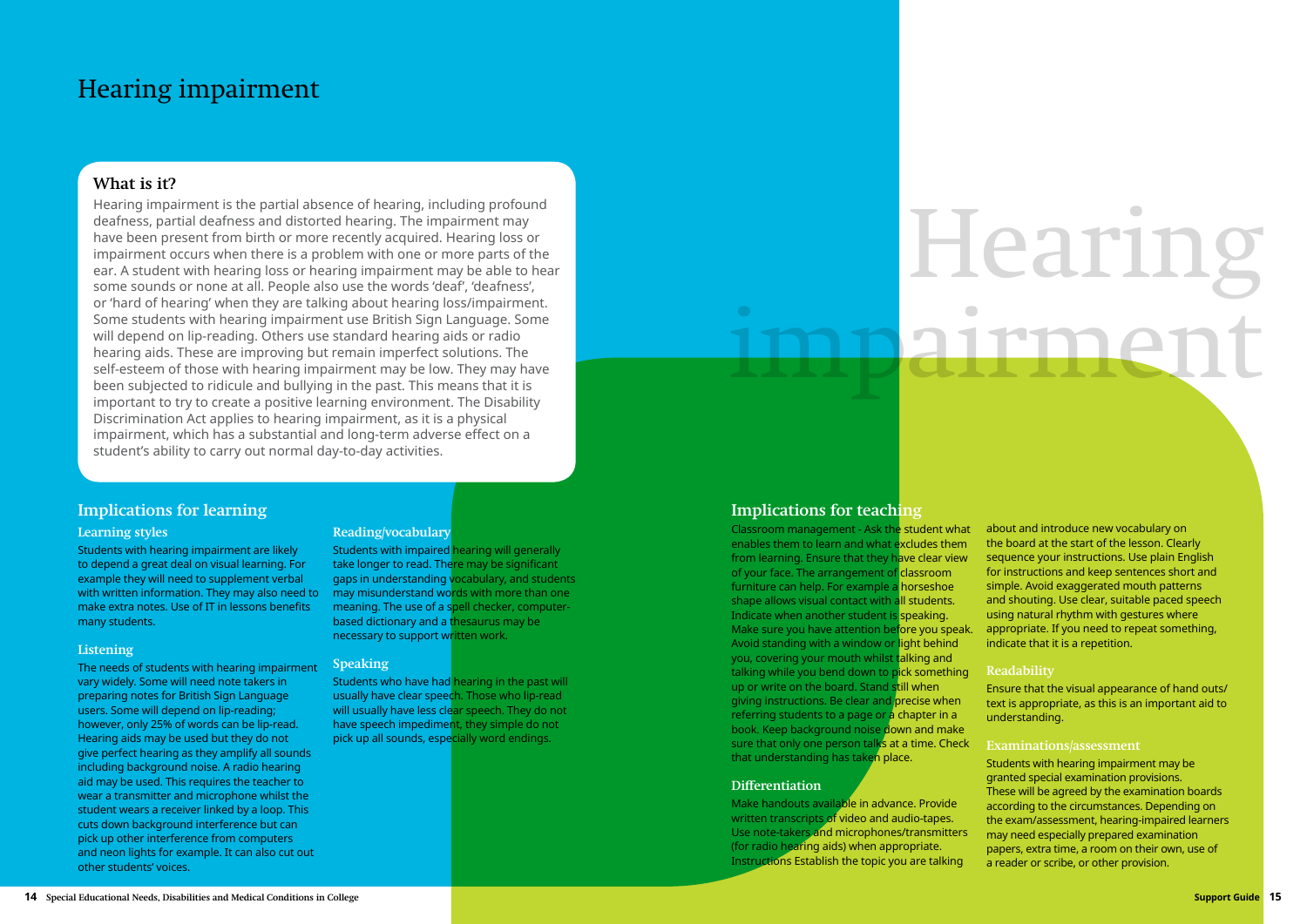#### **What is it?**

People with low vision do not have the same characteristics as totally blind people, nor do they have the same visual abilities as those with normal vision. Low vision does not mean no vision at all. It includes people with some light perception as well as those who can read books and newspapers without using any aid or device. A fully sighted person gets 80% of his/her information about the world visually.

A visual impairment may affect their ability to see detail, the width of their visual field, their sensitivity to contrast and glare, their ability to see moving images and changing focus, their colour vision, and their response to changing light levels.

#### **Implications for learning**

For some students with visual impairment, visual learning may be appropriate if the right resources and equipment are available to enhance their vision. However, many visually impaired learners will learn best when visual learning is replaced by or augmented with other styles of learning. To maximise the use of vision, students may need:

- Other sensory input (such as speech to supplement computer technology Enlarged print Magnifiers or telescope aids Screen-enlarging software Some enhanced form of marking/ labelling for practical activities.
- Hand outs in the student's preferred print size and font.
- Suitable lighting and arrangement of classroom furniture.

#### **Implications for teaching**

#### **Reading and texts**

Students with low vision will usually require extra time for reading tasks. Do not expect the learner to skim and scan for the points you wish to focus on, you should direct them. Make hand outs available before each lesson in a suitable font and size. Check all photocopies for clarity before giving them out. Avoid double-sided photocopies, as this can reduce readability. Avoid standing with your back to the window/ light when talking. Get the student's attention by using his/her name at the start of your sentence. Introduce the students to each other to familiarise them with names. **Examinations**  Students with low vision may be granted

#### **Giving instructions**



Students will also need their own copy of information written on the board or on overhead transparencies. Draw attention to the location of any important notices (for example whether they are on the board or notice board Support Set up a circle of friends or a 'study buddy' system to support the student as needs arise. special examination provisions. These will be agreed by the examination boards depending on circumstances. The special provisions may include extra time in exams, a reader, use of a word processor, or specially adapted papers.

# mpairment

# Visual Impairment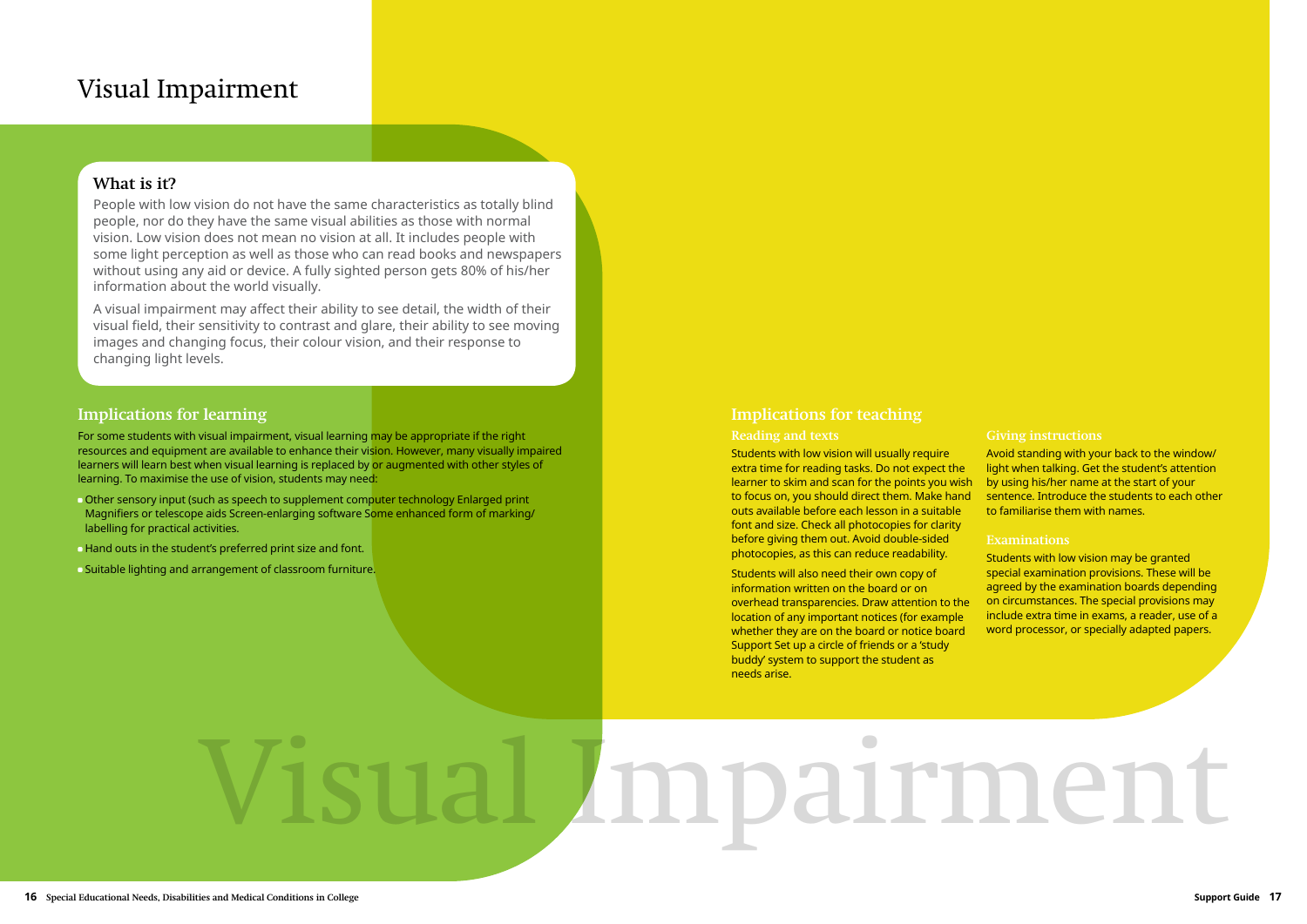# Mental Health

#### **What is it?**

Mental health is the way you feel in your mind. It is about the state that your feelings are in. Mental health problems may be long term and enduring or relate to short periods of distress. Mental health problems are not the same as learning difficulties, although study skills may be affected. The stigma, which often accompanies mental health problems, can be more difficult to deal with than the symptoms themselves.

There are many different types of mental health problem. These include obsessive-compulsive disorder, anxiety, depression, phobias, psychosis, panic attacks, fear of attention, anti-social behaviour, developmental disorders such as speech delay and social ability deficits, attachment disorders such as abnormal sleeping patterns or tics, post-traumatic stress syndrome, somatic disorders such as chronic fatigue syndrome, psychotic disorders such as bi-polar affective disorder (manic depression), schizophrenia and drug induced psychosis/paranoia. It is when the problems are particularly severe or persistent and are interfering with the student's normal everyday life that they can be said to have a mental health disorder.

> Mental health difficulties may affect the ability to learn, the methods of learning, communication, socialising, ability to cope, friendships and relationships. Learners experiencing mental health issues often prefer to be passive learners. Such students will be encouraged to join in and be active, as they do not wish to attract attention. They may need pastoral as well as academic support.

> The different types of mental health problem can affect learning in different ways. Advice should be sought from professionals such as Special Educational Needs Co-ordinators (SENCo) or the Mental Health Lead for College.

Mental health difficulties are a major cause of ill health. Between one in four and one in six people will experience some kind of mental health problem. An estimated one in fifty people will experience serious mental health difficulties. Mental health difficulties can affect anyone regardless of culture, class or education. The way that mental health problems manifest themselves is unique to the individual. Those with mental health difficulties may also have other non-related disabilities such as dyslexia or epilepsy. Those with mental health difficulties are rarely violent towards others. However some do harm themselves when anxious and feeling out of control. Stress has a significant influence on mental health. Students with mental health disorders will come under the definition of a disabled person within the Disability Discrimination Act if their condition can be regarded as an impairment which has a substantial and long-term adverse effect on their ability to carry out normal day to day activities.

#### **Implications for learning**

- **Do not put them in a confrontational situation** such as the student becoming argumentative.
- Observe Watch how learning is taking place and record the information.
- Share your observations with others involved in the welfare of the learner.
- Encouragement and social support.
- Ensure that students recognise their achievements and praise success.
- Encourage self-assessment. Do not wait for the learner to contact you.
- **Peer support and mentoring will help the** student feel valued.

#### **Support**

Support is the responsibility of the whole organisation. All teachers must be involved. If a learner has disclosed a mental health difficulty it is important to ask them how the difficulty affects the learning process within your subject. It is also important to anticipate and plan for the fact that you could have a learner who experiences mental health issues in your class even if you do not have one at the moment. Make sure the learner is aware of all the support that is available. Be aware and make your students aware that there are a range of 'Self Help Guides'. These guides are to help students understand different psychological conditions and human behaviours and how to manage them better. The guides also provide other points of reference for support should they need any. As well as these guides there are a full range of pastoral, welfare, counselling and learning support systems and people in College to help students.

#### **Managing behaviour**

Make ground rules and make clear your expectations of behaviour. You will need to anticipate some behaviour, such as reactions to stress arising from group work. Troubleshoot by encouraging learners to seek help before problems get to big. Allow the student to indicate bad times when they need to be left alone.

#### **Teaching and learning styles**

Ask students how their learning is progressing and how they best learn. Use a variety of teaching styles. Check that learning is taking place. Break down large tasks and set achievable targets. Provide summary handouts. Keep a record of lessons and activities so that it easy to cater for missed lessons and concentration problems. Teach by giving examples where possible. Handwriting frameworks may be useful in getting students started on written work.

#### **Examinations**

Students with mental health disorders may be granted special examination provisions. These will be agreed by the examination boards according to circumstances. They could include students working in a room on their own or in small numbers, provision of rest breaks or use of a prompt. Extra time may be granted for coursework.

# Mental Health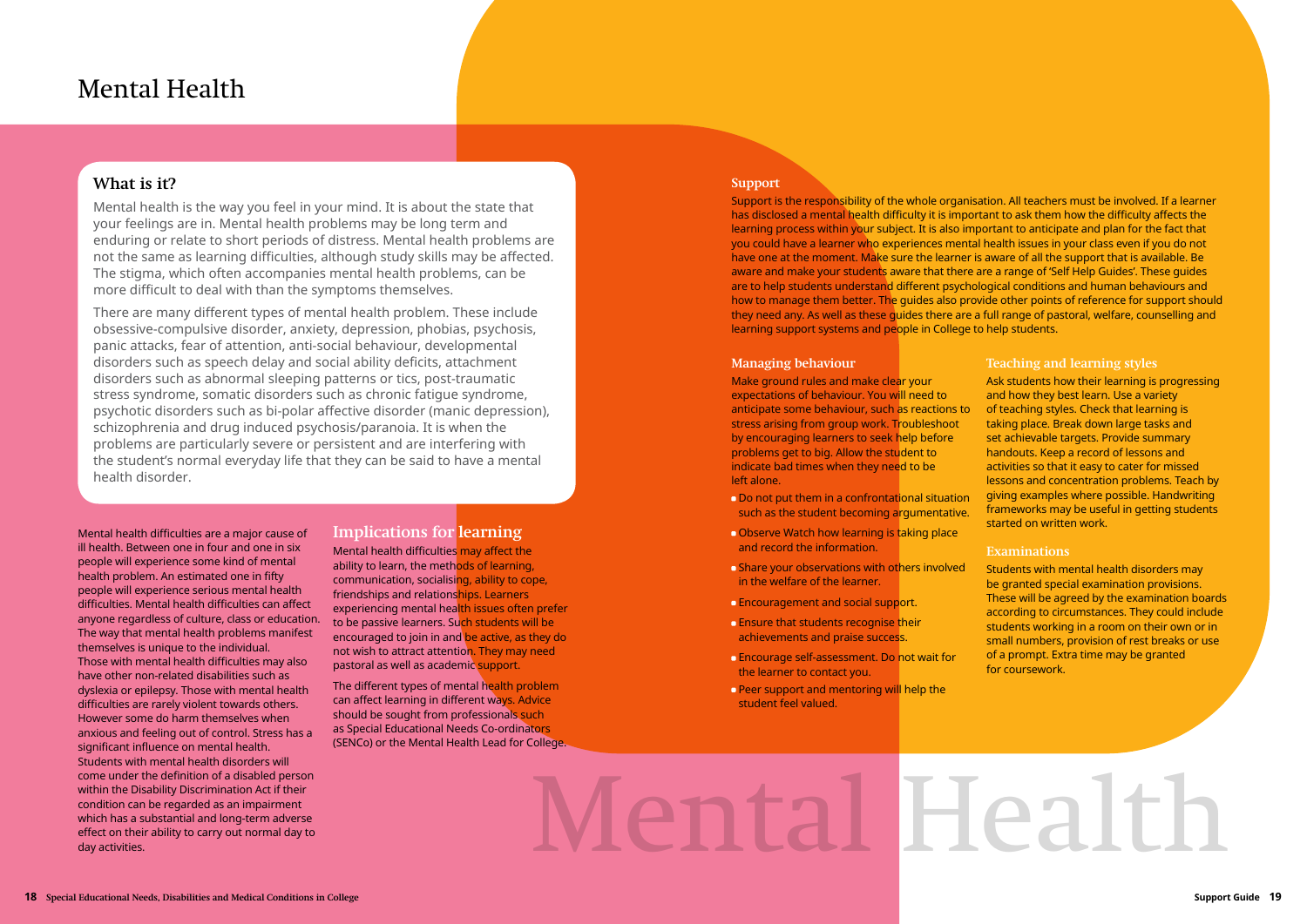#### **What are they?**

There are numerous medical conditions with implications for teaching and learning, some of which are outlined below. Some of these are stable conditions, others are variable or progressive. In progressive conditions it is important to undertake regular assessments of the learning and teaching implications; low attendance may be due to illness, fatigue or medical appointments.

#### **Diabetes**

There are two distinct conditions: Type 1 diabetes and Type 2 diabetes.

People with Type 1 do not produce enough insulin to control their blood sugar level, which becomes too high. The condition is treated by giving additional insulin. Students may need a special diet and often require injections. They need access to sugar free drinks as they can become very thirsty. They should be allowed to go to the toilet when they need to.

Type 2 is less common among young people and occurs when the body does not produce enough insulin or the insulin it does produce is not working properly. Students with diabetes may behave erratically, become lethargic, sleepy or confused and suffer double vision. They can also cause fluctuating visual acuity (sharpness of vision), distortion of vision and possible impairment of visual field.

#### **ME (Myalgic Encephalomyelitis – also known as chronic fatigue syndrome)**

Symptoms include persistent fatigue, muscle pain, difficulties with temperature control, problems with vision and hearing, and poor concentration and memory. The onset of ME may follow an ordinary viral condition from which the person fails to make a full recovery. Generally, the person with ME is seen only when they feel well enough to get out, as a result of which the worst of the stress and fatigue is not always seen.

#### **Asthma**

The term 'asthma' derives from the Greek meaning 'to breathe hard'. Medical terminology defines the condition as Reversible Obstructive Airways Disease. Symptoms include difficulty in breathing, which can be extremely distressing and sometimes life-threatening.

- **Avoid putting students 'on the spot' when they return from absences.**
- Recognise good and bad days.
- **E** Recognise the effects of fatigue, stress, and depression, including poor concentration.
- **Avoid over-reaction (many students will be managing their condition very well).**
- **Have high expectations.**
- **Be flexible, and prepared to make and modify agreed plans of action.**
- **Consider setting up a 'study buddy' or 'circle of friends' system for copying missed notes, finding** out about any programme changes and supporting on field trips.
- Check on changes in conditions. Be prepared to reassess the implications for teaching.

Students with medical conditions may be granted special examination provisions. These will be agreed by the examination boards according to circumstances. The provisions may include extra time in exams, a reader, rest breaks, scribe, or use of a word processor.

Attacks vary in their severity and are sometimes relatively mild but without he right conditions and treatment could spiral out of control. Air pollution and other factors associated with 21st Century lifestyles have resulted in an escalation of diagnosed cases. Teachers need to be mindful of likely causes and triggers for asthma attacks, such as exposure paint fumes, pollen, or cold air, and food allergies. Those with asthma may need to take medication in class.

#### **Anaemia**

Anaemia occurs when one of three things occur: red blood cell production decreases; red blood cell production decreases; red blood cell destruction increases; or there is significant bleeding. Blood loss may occur as a result of trauma, menstruation, inherited blood cell defects (such as sickle cell anaemia), dietary problems, kidney disease and treatments for cancer or HIV/ AIDS. People with anaemia experience a general tiredness, often feeling weak and lethargic. They frequently suffer from depression.

#### **Heart conditions**

Many students with heart conditions are managing their condition very well. However they may tire easily and have to take medication that has side effects. Make allowances for the effects of fatigue and allow them to leave for rest breaks or medication if necessary.

# Other medical conditions

### **Implications for learning and teaching**

Students with such medical conditions may benefit from some or all of the following:

#### **Attendance concessions**

- A note taker or facilities to tape lectures/lessons A reduction in the number of subjects studied to have long tasks broken down into smaller chunks.
- **Clearly dated summary hand outs for missed lessons.**
- **Information sent home for independent study.**
- **Repetition of important information and instructions.**

Staff who recognise that the learner may feel isolated due to absences which will affect self-esteem. Teachers should try to:

#### **Examinations**